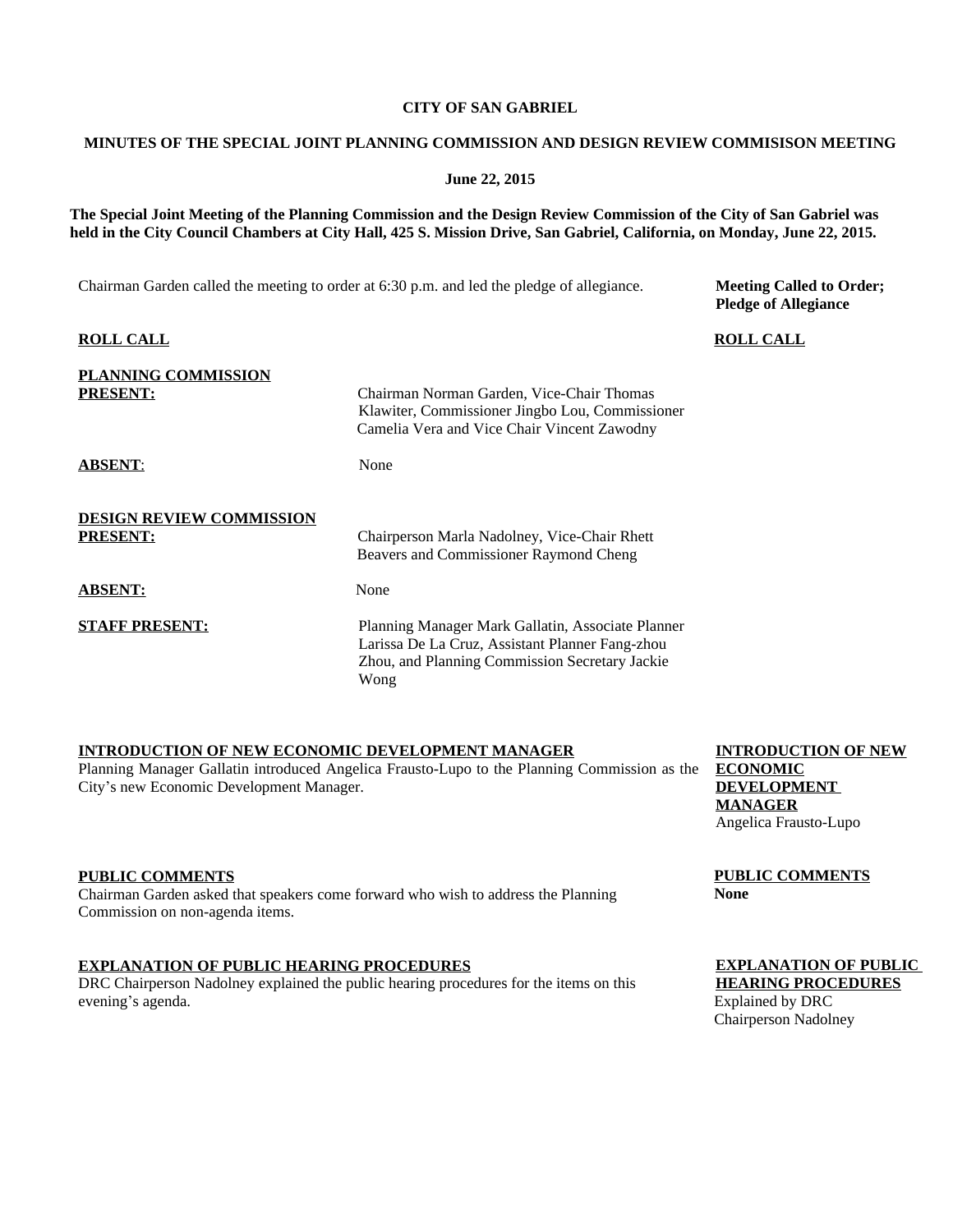*City of San Gabriel Special Joint Planning Commission and Design Review Commission Meeting* - *June 22, 2015 Page 2*

## **PUBLIC HEARING ITEMS**

**1. 1315 S. Charlotte St. Planning Case No. PL-14-139 Applicant: Jessica Liu**

This item was presented by Assistant Planner Fang-zhou Zhou regarding a request for a Conditional Use Permit allowing a detached senior unit in a R-1 (Single Family Residence) zone.

**ENVIRONMENTAL DETERMINATION**: The project was reviewed and exempted for compliance with the California Environmental Quality Act (CEQA) requirements, Guidelines Section 15303 (a), Class 3 (New Construction or Conversion of Small Structures).

**RECOMMENDATION:** Staff recommended that the Planning Commission approve Planning Case No. PL-14-139, subject to the recommended conditions of Approval.

The Planning Commissioners were concerned about the proposed washer and dryer location, which appears to be in the exterior of the building, and the size of the proposed bathroom space, which appears to be very small. The Commissioners also inquired if the seniors who will be living there own a vehicle since there is no parking space indicated on the plans.

Mr. Howard Hao, 1315 S. Charlotte, property owner, stated that his in-laws do not drive and do not own a car. Therefore, there is no parking space issue to be concerned about.

### Commissioners' Discussion

The Planning Commissioners unanimously agreed to approve this project with an added condition that all proposed washing and drying machines shall be placed in the building interior.

Ayes: Klawiter, Lou, Vera and Zawodny Noes: None

4-0 vote. Motion carried.

## **2. 1240 S. Ramona St. Planning Case No. PL-14-130 Applicant: Richard Su**

This item was presented by Assistant Planner Fang-zhou Zhou regarding a request for a reduced rear yard setback Variance, allowing for a garage and workshop addition, including interior remodeling adding an additional bedroom and bathroom to an existing single-family house in the R-3 (Multi-Family Residence) zone.

**ENVIRONMENTAL DETERMINATION**: The project was reviewed and exempted for compliance with the California Environmental Quality Act (CEQA) requirements, Guidelines Section 15303 (a), Class 5 (Minor Alterations in Land Use Limitations).

**RECOMMENDATION:** Staff recommended that the Planning Commission approve Planning Case No. PL-14-130, subject to the recommended conditions of Approval.

#### **PUBLIC HEARING ITEMS**

**1. 1315 S. Charlotte St. Planning Case No. PL-14-139 Applicant: Jessica Liu Approved.**

Commissioners' Discussion

**2. 1240 S. Ramona St. Planning Case No. PL-14-130 Applicant: Richard Su Approved.**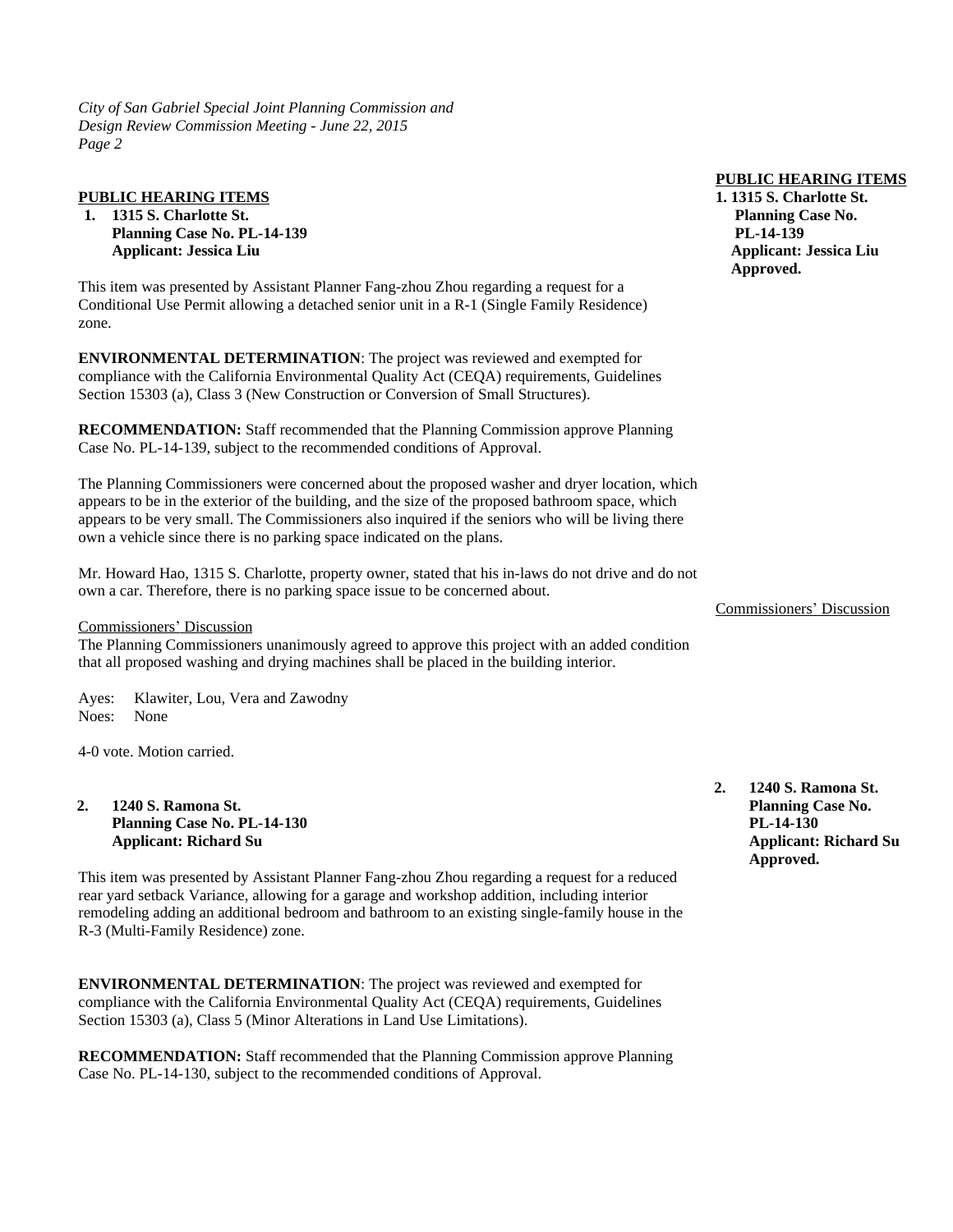*City of San Gabriel Planning Commission June 8, 2015 – Regular Meeting Page 3*

## Commissioners' Discussion

The Planning Commissioners agreed that this was a challenging and interesting property, with a clever extension allowing for a maximum use of space on a very unique lot.

Ayes: Klawiter, Lou, Vera and Zawodny Noes: None

4-0 vote. Motion carried.

### **STAFF ITEM**

**1. 2014-2015 through 2018-2019 Capital Improvement Program Planning Case No. PL-15-061 Applicant: City of San Gabriel**

This item was presented by Associate Planner Larissa De La Cruz regarding the City of San Gabriel's Capital Improvement Program which identifies the capital improvements and special projects to be undertaken over a five-year horizon and indicating the potential funding sources for those project. The draft CIP scheduled for Council adoption later this month covers fiscal years 2014-15 through 2018-19. State law requires that the proposed project in the CIP be found consistent with the City's General Plan before approval.

**ENVIRONMENTAL DETERMINATION**: An environmental review will be conducted on each individual project in the Capital Improvements Program as required by the California Environmental Quality Act (CEQA).

**RECOMMENDATION:** Staff recommended that the Planning Commission review the 2014-15 through 2018-19 CIP and adopt Planning Commission Resolution No. 15-02, certifying that the 2014-15 through 2018-19 Capital Improvement Program is consistent with the city's adopted General Plan.

#### Commissioners' Discussion

The Planning Commissioners discussed the status of the general funding (pending) and Marshall Park funding (the design is complete and plans are being reviewed).

Motion was made by Vice-Chair Thomas Klawiter and seconded by Commissioner Vera to adopt Planning Commission Resolution No. 15-02.

Ayes: Klawiter, Lou, Vera and Zawodny Noes: None

4-0 vote. Motion carried.

## **PLANNING COMISSION ITEM**

1. June 11, 2015 – Surf's Up event; Planning Manager Gallatin promoted the event and Summer Series

Commissioners' Discussion

**STAFF ITEM**

**1. 2014-2015 through 2018- 2019 Capital Improvement Program Planning Case No. PL-15-061 Applicant: City of San Gabriel Approved. Resolution No. 15-02 Approved.**

#### Commissioners' Discussion

# **PLANNING COMISSION ITEM**